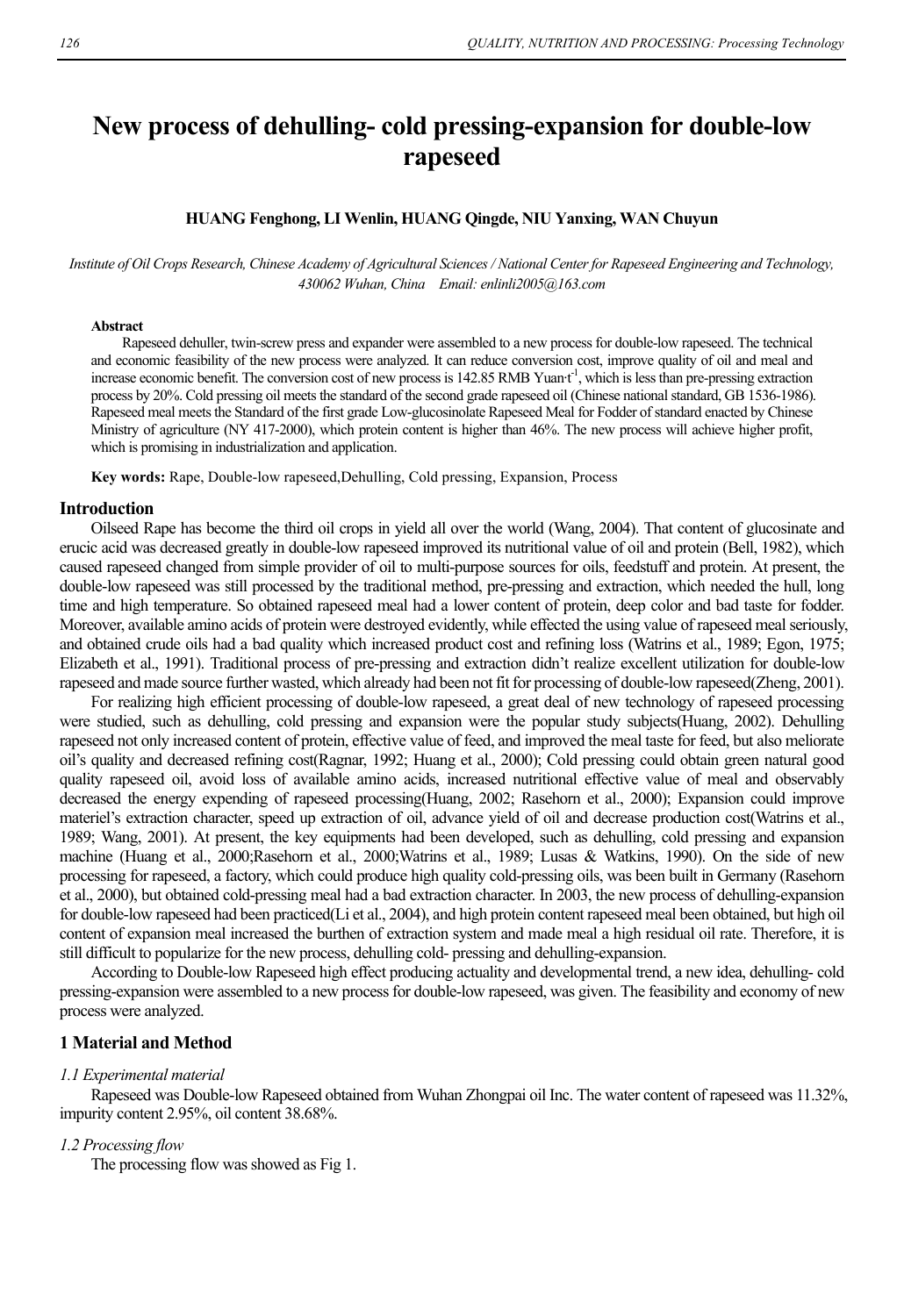Double-low rapeseed→Adjusting→Clearning→Dehulling→Cold pressing→Expansion→Extraction→Dehulled rapeseed meal

 $\perp$ 

Rapeseed hull Cold pressing oil

Crude oil→Refining→Salad oil

J

Fig. 1 The process flow diagram of dehulling-cold pressing–expansion for double-low rapeseed

#### *1.3 Key equipments*

YTTP-75 rapeseed dehuller; SSYZ50 twin-screw press; PHJZ-100 expander.

#### *1.4 Operation conditions*

1.4.1 Adjusting

Because the water content was high in new rapeseed while there was some requirement to water content in dehulling process, drying tower etc. equipment was adopted to adjust water content to 8-10%.

## 1.4.2 Cleanning

Dehulling-cold pressing-expansion process had high requirement in iron-excluding process. Magnetic roller was adopted to exclude iron impurity. During adjusting, double-low rapeseed was processed in vibration cleaning screen, dusty-excluding fan, and magnetic roller, in the end the rate of impurity content reached the requirement of lower than 0.5%.

1.4.3 Dehulling and separation

The appropriate moisture content for rapeseed de-hulling was 8-10%. In order to get good effect of de-hulling, rotation speed was adjusted to about 1500r·min<sup>-1</sup> by transducer, and then the transducer was adjusted tinily according to observation of de-hulling rate and powder degree. Hull and kernel were separated by adjusting the wind quantity of fan, vibration speed of screen and the height of equipment of sucking hull or kernel. Hull was collected and deposited separately, and kernel was sent to next cold pressing process.

## 1.4.4 Cold pressing

At the beginning of press, increased feedstock gradually by adjusting frequency converter, so the press in barrel would increase gradually. Twin-screw press would work normally when current of main electromotor reached 40-50A. In pressing process, feedstock was delivered with equilibrium. If feedstock flow decreased, the pressure in barrel would fall, consequently oil yield would fall too. In the end of cold pressing process, cold pressing oil and cold pressed cake were obtained. Cold pressing oil was purified through plate filter and then was canned to get the product cold pressing rapeseed oil. And cold pressed cake was sent to next expansion process.

## 1.4.5 Expansion

Cold pressed cake was heated to the temperature of 90°C in cooker and then sent to expander. Feedstock flew was controlled by frequency converter to keep current between 100-120A. During expansion process, the temperature of expansion canister was adjusted directly by 0.5-0.8Mpa steam to keep it about 110°C. Attention should be paid to ensure steady feedstock flow in the process of expansion. If feedstock flow decreased or even stopped, press in expansion machine would fall and impact the expansion effect.

1.4.6 Extraction

Expansion materials were delivered to rotating extractor by a screw conveyor. The solvent infiltration speed and solvent dripping capability of expansion feedstock were better than that of pre-pressed cake, so extracting velocity was improved. Rotation speed could be increased comparatively. Oil mixture was desolventized in a series of evaporators and stripping columns. Crud oil gained by extraction was sent to refining plant and salad oil was made out through routine process of degumming, bleaching and deodorization. Wet rapeseed meal with solvent was desolventized by DT desolventizer-toaster, and then was cooled and packed to get dehulled double-low rapeseed meal.

#### *1.5 Determining methods for physical analysis*

 Lipidic acidity, color and luster, peroxide value, heating test, odor and taste, moisture, volatile materials, impurity, the oil content, water, impurity of rapeseed, and crude protein, ash, crude fiber, crude fat, etc. of rapeseed meal were measured with Chinese national standard method. ITC and OZT content in rapeseed meal were analyzed by using Chinese national standard method, such as GB/T13087-1991 and GB/T13089-1991 separately. Component of amino acid in rapeseed meal was analyzed with the method of NY/T793-2004. Other process parameters were analyzed according 《Standard complication of cereals and oils. Determination methods》SB/T10134-92 determination regulations of vegetable oil producing technique (No 1 Compiling Room of Standard Press of China,1998).

## **2 Results and analysis**

## *2.1 The technical parameters of dehulling-cold pressing-expansion process for double-low rapeseed*

The technical parameters of each procedure in dehulling-cold pressing-expansion process for double-low rapeseed were measured, and results were as follows:

When rapeseed was dehulled, oil contained in kernel increased to about 45%, and crude fiber content decreased a lot to 3-5%. So the phenomena of no oil out and shapeless cake would appear when present ZX18 or ZY24 single screw press was adopted. The main reason was that the dehulled rapeseed contained high oil and low crude fiber. Friction was so small that press was hard to be formed. Two screws structure was adopted in twin-screw press with a principle of combination of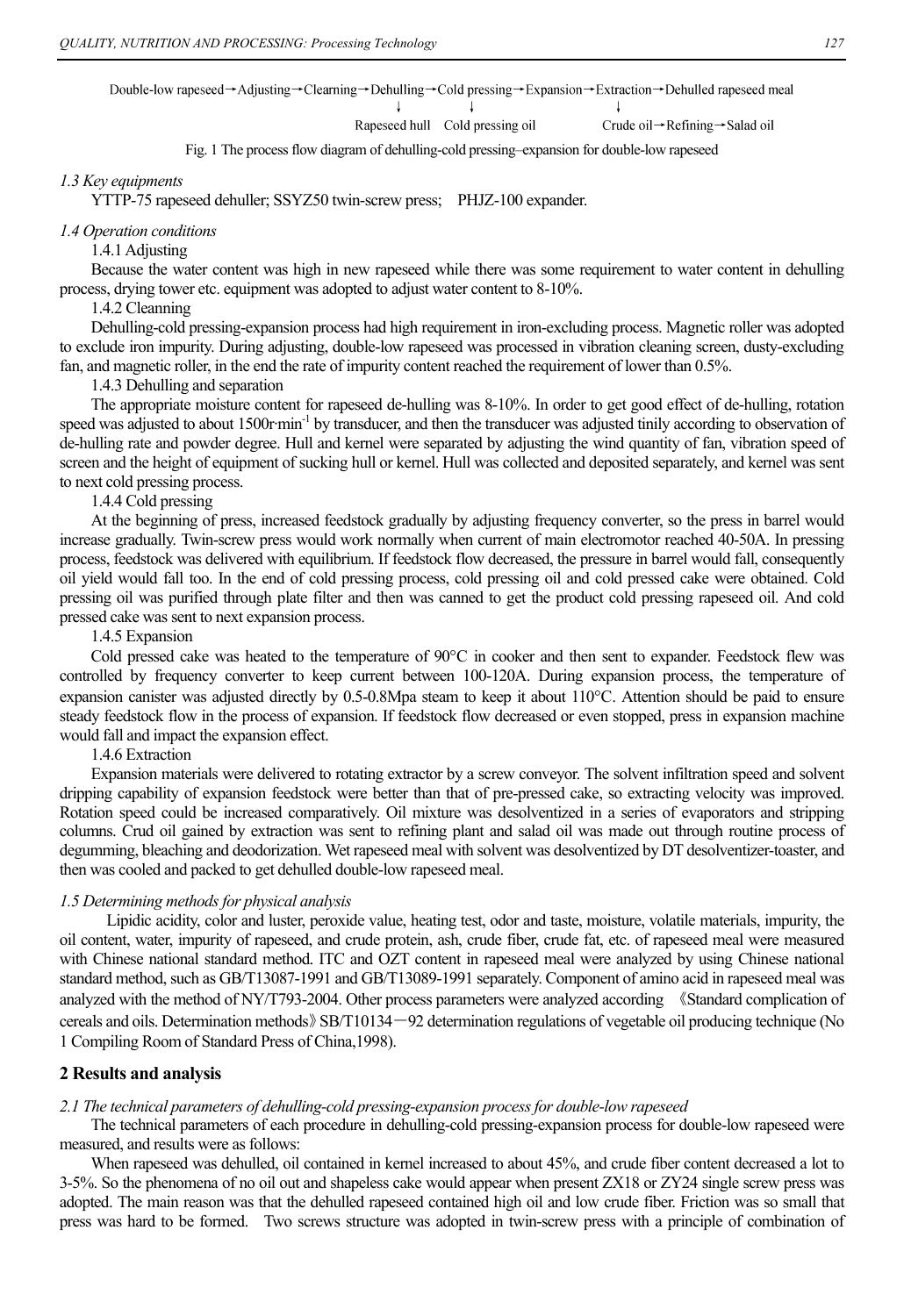joggling and non-joggling. In the press barrel, multiple-stage compression and relaxation and a thin layer of materials when pressing were applied. Compared with traditional single-screw press, twin-screw press provided high compress ratio which could reach 23 in theory, increased ratio of length and diameter of pressing obviously, and prolonged pressing time, so it could press completely. Residual oil of cold pressed cake of dehulled rapeseed which was processed in twin-screw press was about 15% which corresponded to that of hot pressed cake gained in pre-pressing process. The problem of cold pressing technology of dehulled rapeseed was solved. Compared with Germany single-screw equipment, the rate of residual oil of cold pressed cake corresponded, but the electric machine capacity of twin-screw press was only 1/3 as to the same capacity Germany equipment (Rasehorn et al., 2000).

|  | Table 1 | The technical parameters |  |
|--|---------|--------------------------|--|
|--|---------|--------------------------|--|

| Index                                   | Value  |
|-----------------------------------------|--------|
| Dehulling rate $\%$ )                   | 95.86  |
| Residual oil of cold pressed cake (%)   | 15.08  |
| Expansion rate                          | 1:1.69 |
| Density of expansed materials $(kg·m3)$ | 488.56 |
| Residual oil of rapeseed meal (%)       | 0.75   |
| Capacity $(t \cdot d^{-1})$             | 62     |

PHJZ-100 expander was taken in expansion procedure for cold pressed cake. Expansed materials were porous particles with expansion rate 1:1.69 and density of 488.56kg·m<sup>-3</sup>. Feedstock was grinded, kneaded and crushed furiously in expansion machine, so cell tissue structure was destroyed completely and extraction property was improved obviously. After extraction, residual oil in rapeseed meal was 0.75% which fulfilled the requirement that the rate of residual oil in rapeseed oil should less than 1%.

## *2.2 Product quality of dehulling-cold pressing-expansion for double-low rapeseed*

## 2.2.1 Quality of cold pressing oil from double-low rapeseed

Solubility of non-triglycerides component in lipid was low(Elizabeth et al., 1991), because rapeseed hull which was rich in pigment had been excluded and the temperature of cold pressing was low. Cold pressing oil gained from practical producing line was tested by Center of Quality Inspection & Test for Oil Crops Products Agricultural Ministry of China and the results were show in table 2. It was clear that the indexes of color and acidity etc. of this process were much better than that of pre-pressing crude oil. This product meeted the standard of the second grade rapeseed oil (Chinese national standard, GB 1536-1986), and could be edible when it was simply treated by filtration to exclude solid impurity. The refining processes of degumming, caustic refining, bleaching, deodorization etc. could be reduced. So, the contamination of organic chemical reagent and the appearance of trans-fatty acid could be avoided, and VE and other natural component were kept. This product could be treated as green natural healthy food, which greatly improved the economical value.

#### **Table 2 The quality of cold pressed double-low rapeseed oil**

| Index                                          | The second grade rapeseed oil                                                                | Cold pressing rapeseed oil                                                 |
|------------------------------------------------|----------------------------------------------------------------------------------------------|----------------------------------------------------------------------------|
| Color and luster (Trough thickness 25.4mm)     | $\leq$ Y35 R7.0                                                                              | Y35 R4.0                                                                   |
| Odor and taste                                 | Having the inherent flavor and taste of rapeseed oil.<br>no peculiar smell                   | Having the inherent flavor and taste of rapeseed oil,<br>no peculiar smell |
| Acidity(mg $KOH(g^{-1})$                       | $\leq 4.0$                                                                                   |                                                                            |
| Moisture content and volatile materials $(\%)$ | $\leq 0.10$                                                                                  | 0.04                                                                       |
| Impurity $(\%)$                                | $\leq 0.10$                                                                                  | 0.01                                                                       |
| Heating test $(280^{\circ}C)$                  | The color allow to be deepen and not to be darken.<br>Trace matter allow to be separate out. | The color become deepen. No matter is separate out.                        |

|  | Table 3 The comparison of the quality of different rapeseed meal |
|--|------------------------------------------------------------------|
|  |                                                                  |

| Index                             | National I Low-glucosinolate Rapeseed Meal for<br>Fodder | Dehulled double-low Rapeseed<br>Meal | Rapeseed Meal |
|-----------------------------------|----------------------------------------------------------|--------------------------------------|---------------|
| $ITC+OZT(mg \cdot kg^{-1})$       | $\leq 4000$                                              | 3840                                 | ٠             |
| Crude protein( $N \times 6.25$ %) | $\geq 40.0$                                              | 46.8                                 | 38.6          |
| Crude fiber $\frac{9}{6}$         | < 14.0                                                   | 5.6                                  | 11.8          |
| Crude ash $(\% )$                 | < 8.0                                                    | 7.8                                  | 7.3           |
| Crude $fat(\% )$                  |                                                          | 0.95                                 | 1.40          |
| Moisture content( $\%$ )          | < 12.0                                                   | 11.2                                 | 11.5          |
| $Lysine(\%)$                      |                                                          | 2.14                                 | 1.30          |

Date come from Eleventh Edition Chinese Feed Database

#### 2.2.2 Quality of dehulled double-low rapeseed meal

The quality of rapeseed meal got from dehulling-cold pressing-expansion process for double-low rapeseed was improved obviously, which meet the Standard of the first grade Low-glucosinolate Rapeseed Meal for Fodder of standard enacted by Chinese Ministry of agriculture (NY 417-2000). Due to protein content in dehulled double-low rapeseed meal increased obviously, anti-nutrition factors decreased greatly, taste was improved and had high value as fodder, all of which made the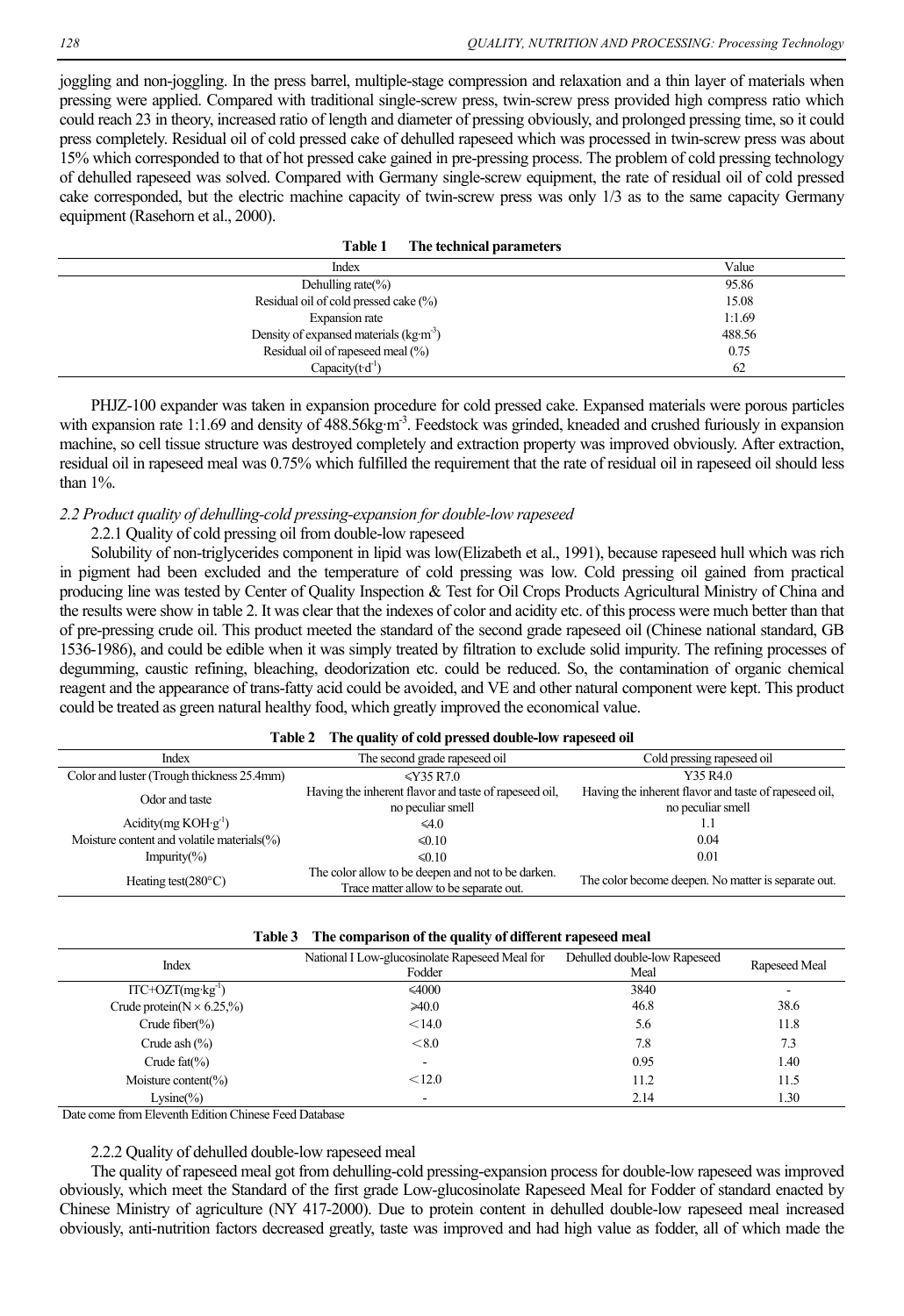accession amount of dehulled double-low rapeseed meal into fodder increase. This rapeseed meal could also be processed to get concentrated protein, which would increase the economical value of rapeseed meal.

## *2.3 Production cost of dehulling-cold pressing-expansion process for double-low rapeseed*

Production cost of dehulling-cold pressing-expansion process for double-low rapeseed was shown in table 4. Power consumption of per feedstock increased for adding the equipment of dehuller and expander. However, in this new process steam consumption decreased greatly for the procedure of cooking was saved. Because the solvent infiltration property and solvent dripping capability were good, solvent content in wet rapeseed meal decreased, density of mixed oil increased. Compared with pre-pressing process, steam consumption and solvent consumption decreased greatly in the process of wet rapeseed desolventizing and mixed oil vaporizing and stripping.

Calculated the consumption of water, power, steam, solvent, refining cost, equipment depreciation and worker's salary etc., the production cost in total of dehulling-cold pressing-expansion process was  $142.85$  RMB Yuan $t^{-1}$  which decreased by about 20% compared with pre-pressing extraction process.

| Index                                                    | Dehulling-cold pressing-expansion<br>process | Pre-pressing extraction<br>process |
|----------------------------------------------------------|----------------------------------------------|------------------------------------|
| Power consumption( $kwh \cdot t^{-1}$ )                  | 70                                           | 61                                 |
| Water consumption $(t t-1)$                              | 0.50                                         | 0.70                               |
| Coal consumption $(t t-1)$                               | 0.05                                         | 0.07                               |
| Solvent consumption $(kg-t-1)$                           | 5.0                                          | 6.0                                |
| Refining Cost (RMB Yuan $t^{-1}$ )                       |                                              | 37                                 |
| Equipment investment (ten thousand RMB Yuan)             | 500                                          | 420                                |
| Equipment depreciation charge (RMB Yuan $t^{\text{-}}$ ) | 25                                           | 21                                 |
| Worker's salary (RMB Yuan·t <sup>-1</sup> )              | 12                                           |                                    |
| Management expenses (RMB Yuan t <sup>-1</sup> )          | 20                                           | 20                                 |
| Production cost (RMB Yuan $t^{-1}$ )                     | 142.85                                       | 175.87                             |

#### **Table 4 The comparison of production cost(50t·d-1)**

## **3 Discussion**

3.1 Although high quality cold pressing oil was gained by process of dehulling-cold pressing for double-low rapeseed, there was still about 15% fat in cake when it was used as fodder directly. Because rapeseed kernel was pressed directly without flaking and cooking, cell tissue of cold pressed feedstock was destroyed a little(Yiu et al.,1983), fat extraction velocity was low, solvent infiltration property and solvent dripping capability of solvent were bad, and residual oil rate of rapeseed meal was high when extracted directly. Solvent consumption and steam consumption rose, which made product cost increase. Problem of producing oil by extraction from cold pressed cake remained to be solved. Though high-protein rapeseed meal was gained in dehulling-expansion process for double-low rapeseed, oil content in expansion feedstock was as high as 28% (Li et al., 2004) which affected the producing ability of extraction machine and made the resident oil rate of extraction rapeseed meal increase. what was more, producing cost increased when solvent consumption rose and burthen of evaporation and evaporation system was strengthened. In addition, the extrusion crude oil gained by dehulling-expansion process must be refined to become edible for its bad quality, which increased processing cost and decreased the economical value of double-low rapeseed oil. Dehulling, cold pressing and expansion were assembled in this experiment to build new dehulling-cold pressing-expansion process. It could not only gain high quality cold pressing oil, but also expansion process solved the problem that it was difficult to extract to gain oil from cold pressed cake. Besides high quality dehulled rapeseed meal was gained. The process of dehulling-cold pressing-expansion was proved by practice to be feasible, and was awarded as Chinese invention patient (patent number: ZL 01 1 06583.4).

3.2 In dehulling-cold pressing-expansion process, about 0.15t rapeseed hull that was new source to be used was gained from per tone double-low rapeseed. By testing, protein content in rapeseed hull was 13%~16%, which was a bit higher than that in alfalfa that was planted in home and abroad as fodder. Related experiment were being carried out to made rapeseed hull take place of alfalfa as fodder for ruminant such as cattle and sheep etc.. When planted edible fungus with rapeseed hull instead of cotton hull, product increased greatly(Huang et al.,2000). Besides Wu Mou-cheng et al. carried out study on integrated utilization of rapeseed hull(Wu et al., 1999), and they separated and extracted fine chemical products such as vegetable polyphenol and phytic acid etc.. Function and application of these products were studied farther.

#### **References**

Bell J M. Nutrients and toxicants in rapeseed meal: a review. *Journal of Animal Science,*1982,58: 996-1010.

Huang F H. High profit processing and multiple value-added techniques of canola. *China Oils and Fats,* 2002,27(6):9-11.

Huang F H, Zhou L X, Li W L, Wang J W, Lu S G, Cheng X Y. Study on dry dehulling technology of rapeseed. *China Oils and Fats,* 2000,25(6):48-49. Huang F H, Zhang X J, Zhang Y B, Liu M Y, Li W L. A study of culturing mushroom with rapeseed coat. *Chinese Journal of Oil Crops Sciences,*  2000,22(4):37-39.

Li W L, Huang F H, Wang X L. Research and Application in Double-low Rapeseed Dehulling, Expansion and Extraction. *China Oils and Fats,* 

Egon J. Effects of variation of heat treatment conditions on the nutritional value of low-glucosinolate rapeseed meal. *Journal of the Science of Food and Agriculture,* 1975,26:157-164.

Elizabeth M P, Vivekenand S V, Frank W S. Effect of heat treatments on Canola Press Oils. *Journal of the American Oil Chemists' Society,* 1991, 68(6):401-406.